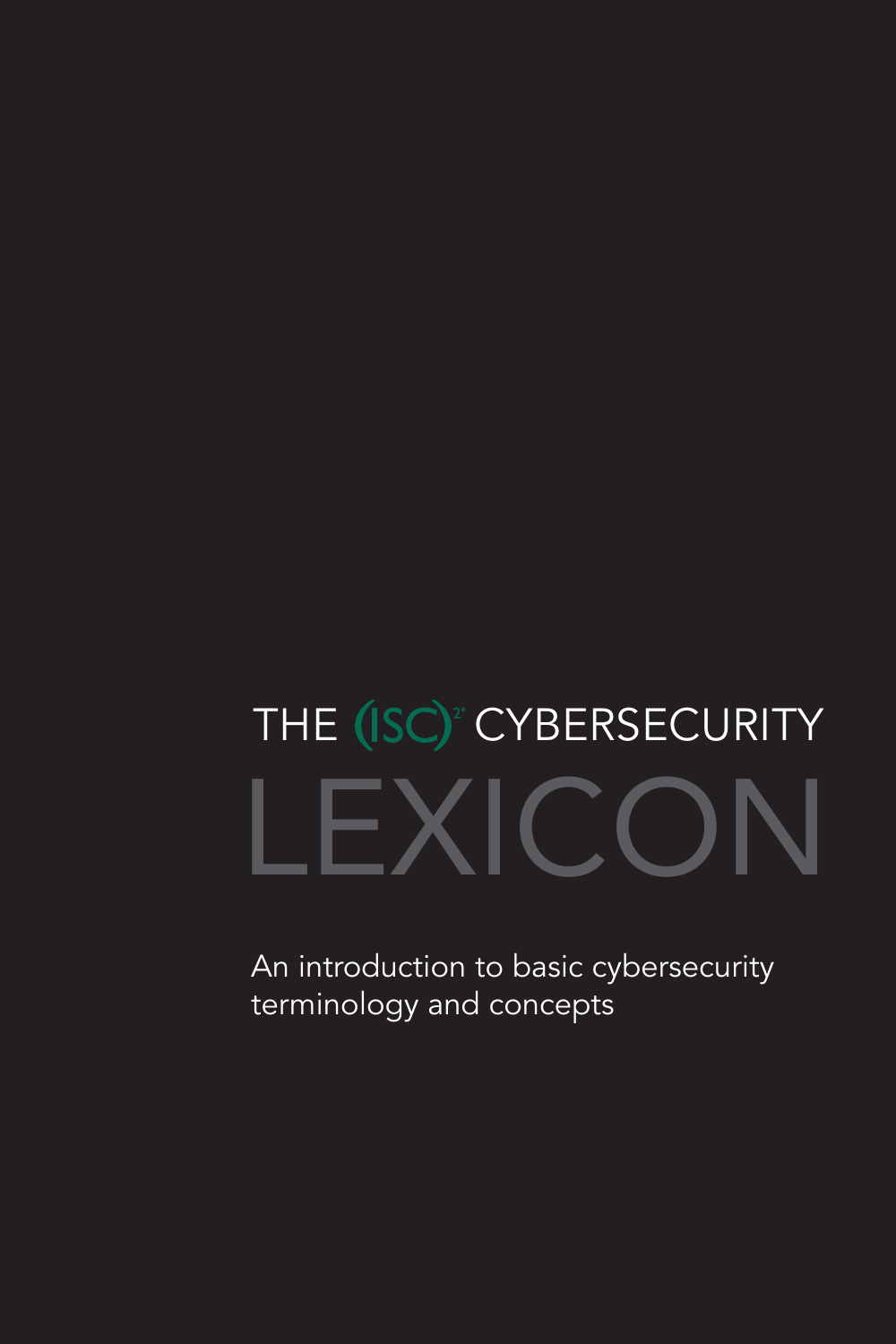

### **INTRODUCTION**

(ISC) 2 – the world's largest nonprofit membership association of certified cybersecurity professionals – is pleased to provide you with the (ISC) 2 Cybersecurity Lexicon. Developed with industry leaders, technology experts and academics comprising the (ISC) 2 North American Advisory Council, this easy reference tool will quickly introduce non-technical personnel to key cybersecurity concepts they need to know.

The Cybersecurity Lexicon provides legislators, legal professionals, journalists, boards of directors and others with a quick reference guide of common cybersecurity terms. Our goal is to encourage the creation of more effective legislation, standards and policies by encouraging broader understanding of how the accurate use of these terms ensures more effective cybersecurity programs.

We welcome your comments and experiences on using the Lexicon. Feel free to contact the (ISC) 2 Cybersecurity Advocate team at www.isc2.org/cybersecurity-advocates.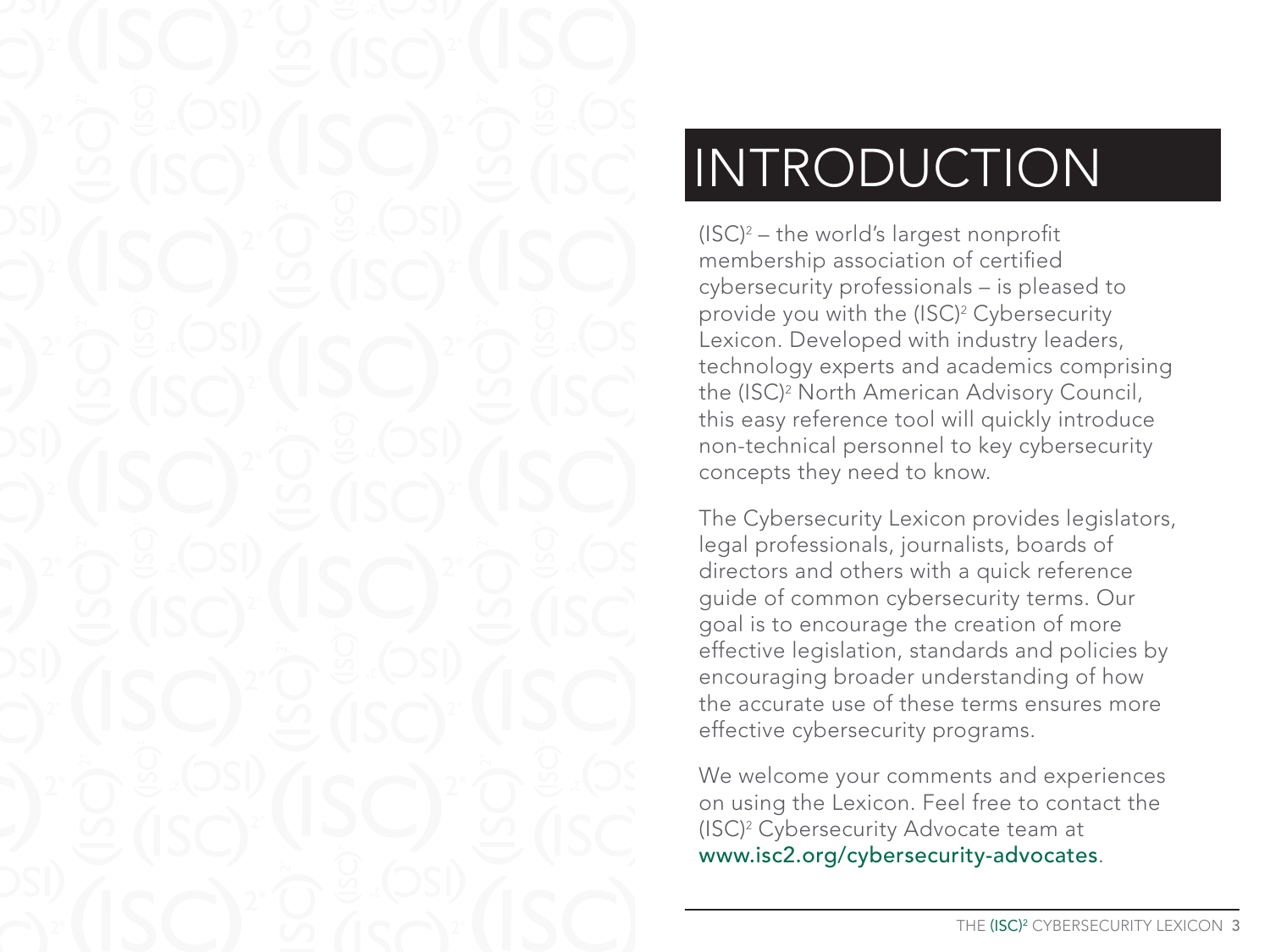

#### Antivirus

software designed to detect and prevent computer viruses and other malware from entering and harming a system.

#### Application Security

the use of software, hardware and procedural methods to protect applications from external and internal threats.

#### Artificial Intelligence

the theory and development of computer systems able to perform tasks that normally require human intelligence, such as visual perception, speech recognition, decision-making and translation between languages.

#### Asset

any item perceived as having value; includes both tangible items such as information systems and physical property, as well as intangibles such as intellectual property and data.

#### Attack Surface

the sum of the security risk exposure; it is the aggregate of all known, unknown and potential vulnerabilities and controls across all software, hardware, firmware and networks. A smaller attack surface can help make your organization less exploitable, reducing risk.

A typical attack surface has complex interrelationships among three main areas of exposure: software attack surface, network attack surface and the oftenoverlooked human attack surface.

### Software Attack Surface

comprised of the software environment and its interfaces. These are the applications and tools available to authorized (and unauthorized) users.

#### Network Attack Surface

presents exposure related to ports, protocols, channels, devices (from routers and firewalls to laptops and smart phones), services, network applications (SaaS) and even firmware interfaces.

#### Human Attack Surface

humans have a range of complex vulnerabilities that are frequently exploited. One of the great strengths of highly secure organizations is their emphasis on communicating security awareness and safety principles to their employees, partners, supply chain and even their customers.

#### Authentication

the process or action of verifying the identity of a user or process.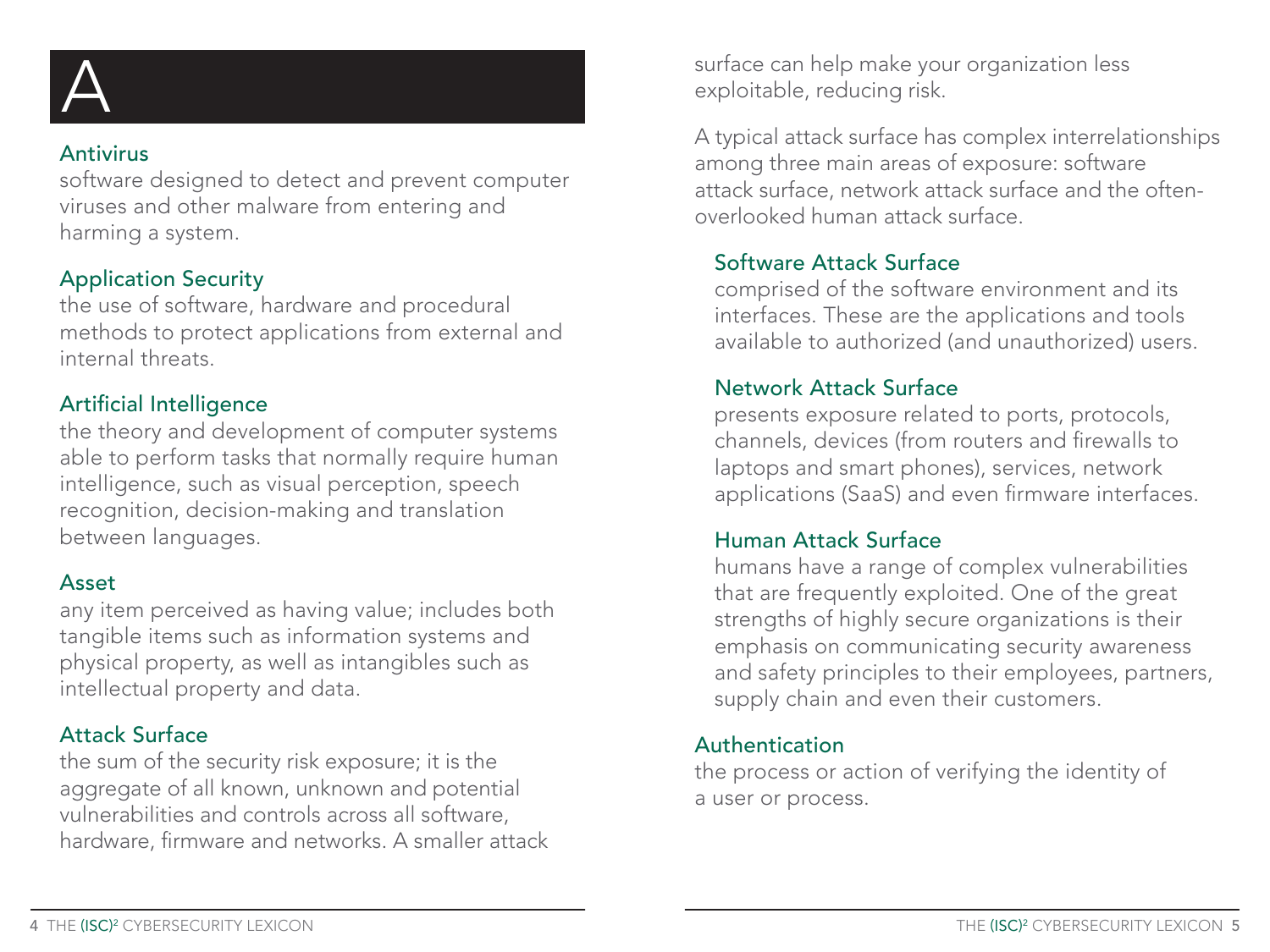#### Authorization

the function of specifying access rights/privileges to resources related to information security and computer security in general and to access control in particular.



#### Business Impact Assessment (BIA)

a systematic process to determine and evaluate the potential effects of an interruption to critical business operations as a result of exploitation, disaster, accident or emergency.

#### Cloud Computing

a model for enabling ubiquitous, convenient, on-demand network access to a shared pool of configurable computing resources (e.g., networks, servers, storage, applications and services) that can be rapidly provisioned and released with minimal management effort or service provider interaction.

Three main cloud computing service models are:

#### Software as a Service (SaaS)

is a software distribution model in which a third-

party provider hosts applications and makes them available to customers over the internet.

#### Platform as a Service (PaaS)

is where a third-party provider delivers hardware and software tools — usually those needed for application development — to users over the internet. A PaaS provider hosts the hardware and software on its own or another third-party's infrastructure.

#### Infrastructure as a Service (IaaS)

a cloud computing service model that provides a comprehensive suite of services and technology to operate an end-to-end IT system.

Other cloud computing models used are:

#### Identity as a Service (IDaaS)

is an authentication infrastructure that is built, hosted and managed by a third-party service provider. IDaaS can be thought of as single sign-on (SSO) for the cloud.

#### Communications as a Service (CaaS)

is an outsourced enterprise communications solution that can be leased from a single vendor. Such communications can include voice over IP (VoIP or internet telephony), instant messaging (IM), collaboration and videoconference applications using fixed and mobile devices.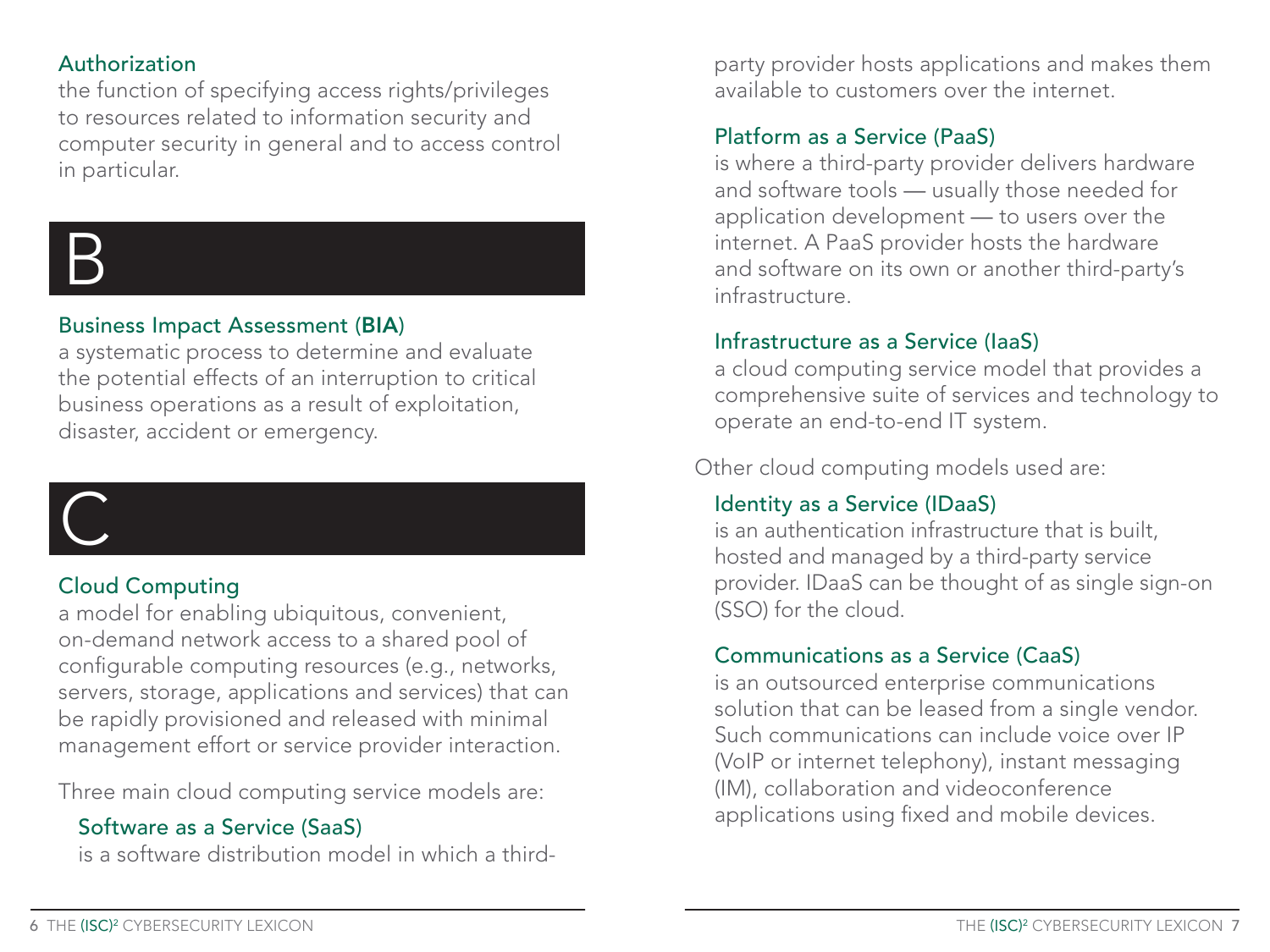#### Desktop as a Service (DaaS)

is a cloud computing solution in which virtual desktop infrastructure is outsourced to a thirdparty provider.

#### Security as a Service (SecaaS)

web-based security solutions that are delivered over the cloud. However, Security as a Service is better defined as a general business model for outsourcing cybersecurity capabilities.

# D

#### Discretionary Access Control (DAC)

an access policy determined by the owner of a file or other resource.



#### Encryption

the conversion of electronic data into ciphertext that theoretically can only be decoded by authorized parties.

#### Endpoint

a general term referring to a desktop computer, laptop or notebook computer or mobile device.

#### Exploit

software, a subset of data, or a sequence of commands that takes advantage of a bug or vulnerability to cause unintended or unanticipated behavior to occur on computer software, hardware or something electronic (usually computerized). Such behavior frequently includes things like gaining control of a computer system, allowing privilege escalation, or a denial-of-service (DoS or related DDoS) attack — an event where a human threat successfully takes advantage of a vulnerability for denial or delay of service, exfiltration or unauthorized modification of data.



#### **Firewall**

a network security device that monitors incoming and outgoing network traffic and decides whether to allow or block specific traffic based on a defined set of security rules. Usually the first line of defense in a network.

#### Five Pillars of Information Security

#### **Confidentiality**

the attribute of data that ensures information is only being exposed to appropriately authorized parties and other systems.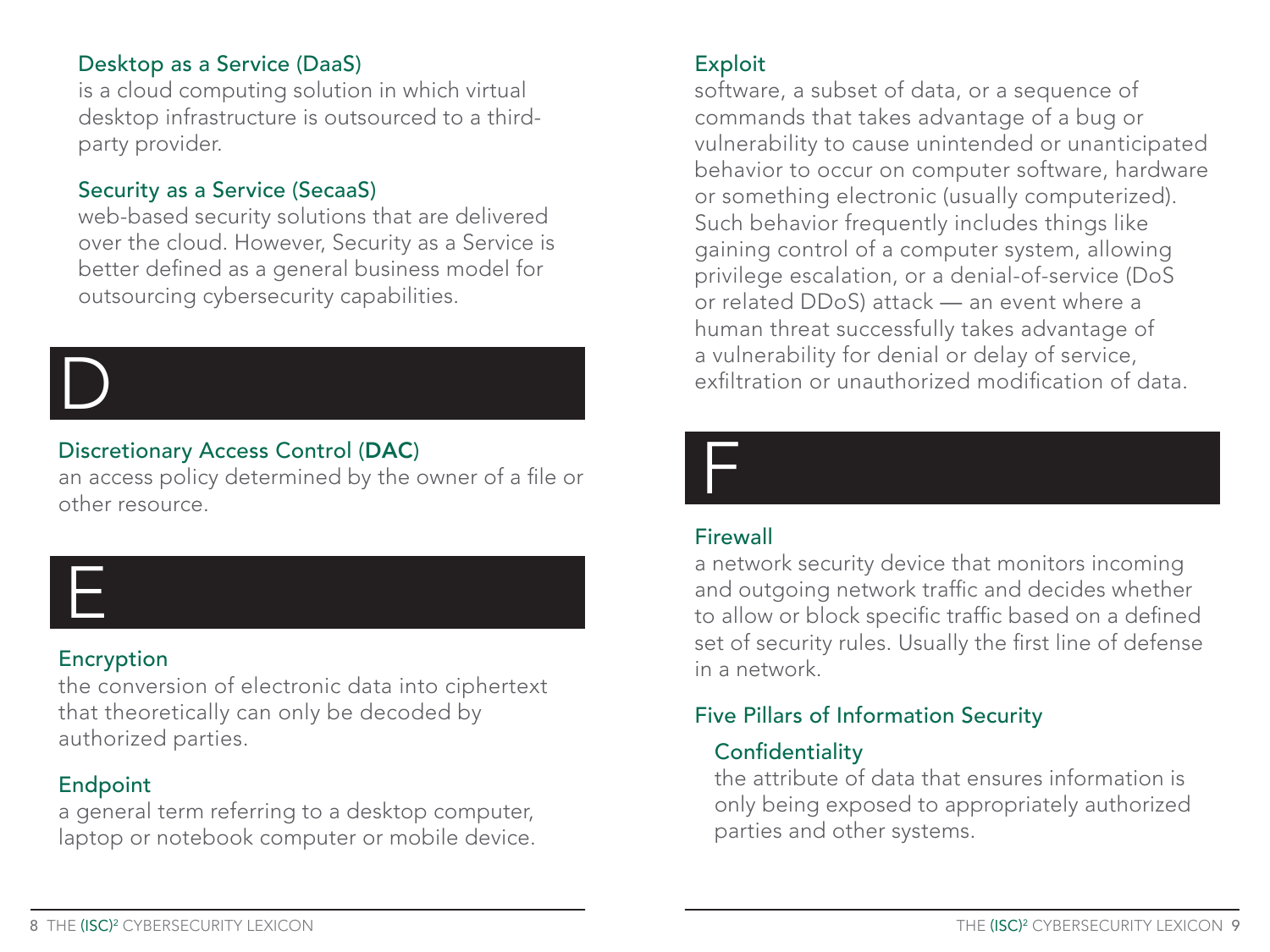#### **Integrity**

the attribute of data that ensures the information accurately reflects reality. Data and systems/ processes cannot be modified without authorization.

#### Availability

the attribute of data that ensures it is always available to appropriate parties when required for use.

#### Non-repudiation

a method of guaranteeing message transmission between parties via digital signature and/or encryption.

#### Authentication

the process or action of verifying the identity of a user or process.



### Governance, Risk and Compliance (GRC)

the process of how an organization manages its information resources. This process usually includes all aspects of how decisions are made for that organization, such as policies, roles and procedures the organization uses to make those decisions. It is designed to ensure the business focuses on core activities, clarifies who in the organization has the authority to make decisions, determines

accountability for actions and responsibility for outcomes, and addresses how expected performance will be evaluated.



#### Hacker

a slang term that can mean a hostile human threat to IT systems, an IT security professional, a vulnerability researcher or an amateur security person.

#### Honeypot

 $\overline{\mathbf{I}}$ 

decoy servers or systems set up to gather information regarding human threats.

#### Identity and Access Management (IAM)

the framework for business processes that facilitates the management of electronic or digital identities. The framework includes the organizational policies for managing digital identity as well as the technologies needed to support identity management.

#### Industrial Control Systems (ICS)

IT systems used to control industrial processes such as manufacturing, product handling, production and distribution.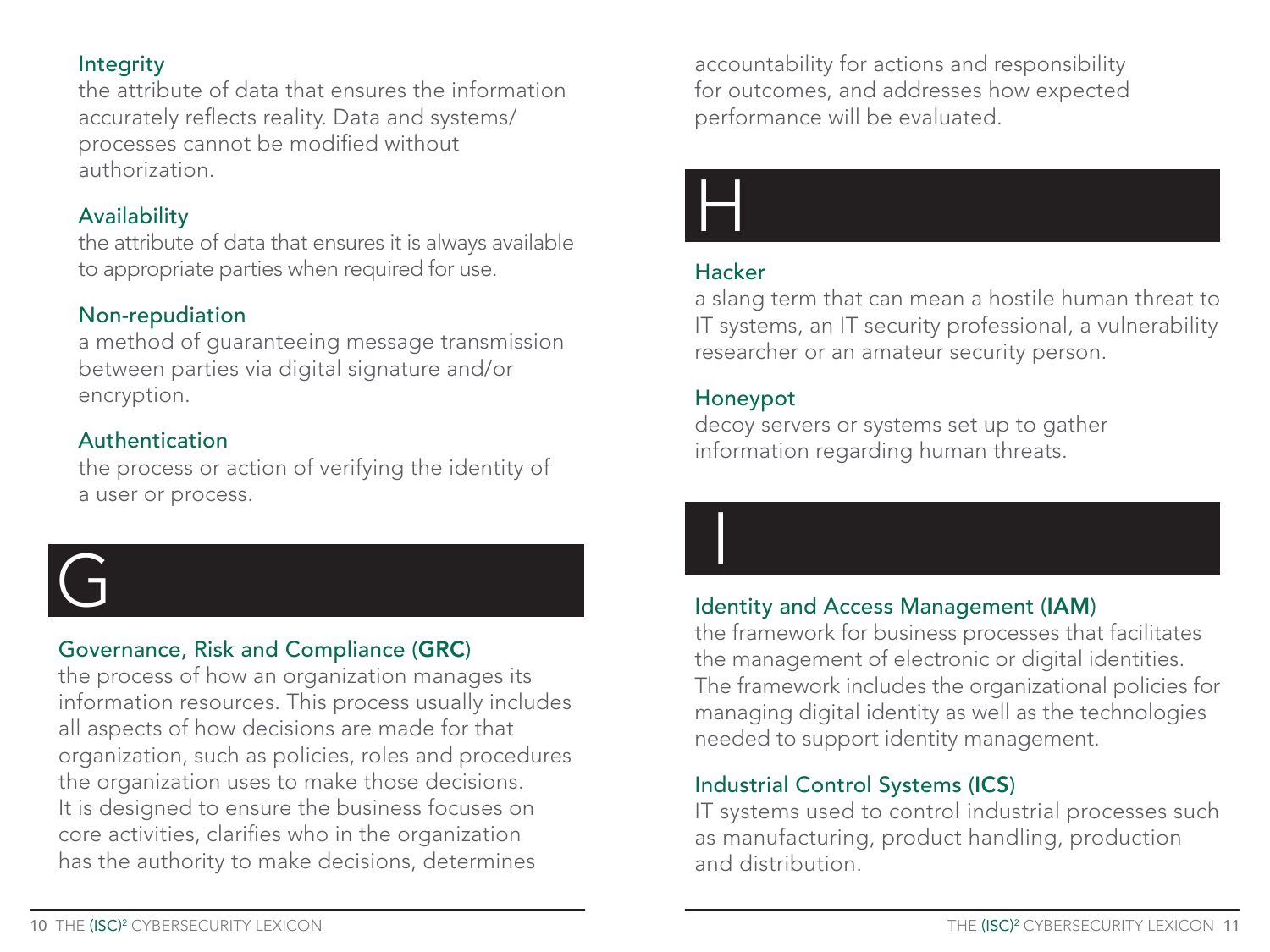#### Information States

information has three primary, non-overlapping states: transmission, storage and processing. Data is in one of these three states at any given point.

#### Infrastructure as a Service (IaaS)

a cloud computing service model that provides a comprehensive suite of services and technology to operate an end-to-end IT system.

#### Internet of Things (IoT)

the network of physical or wireless IP-connected objects that are embedded with electronics, software, sensors and network connectivity.

#### Internet Protocol (IP)

the Open Systems Interconnection (OSI) Layer 3 protocol that's the basis of modern internet communications.

#### Intrusion Detection System (IDS)

a technology that alerts organizations to adverse or unwanted activity; a real-time monitoring of events as they happen in a computer system or network, using audit trail records and network traffic and analyzing events to detect potential intrusion attempts.

#### Intrusion Prevention System (IPS)

a technology that monitors activity like an IDS, but will automatically take proactive, preventive action if it detects unacceptable activity; any hardware or software mechanism that can detect and stop attacks in progress.



#### Key Management System (KMS)

a framework for the generation, storage, distribution deletion, archiving, and application of encryption and decryption keys in accordance with a security policy.



#### Machine Learning

application of artificial intelligence (AI) that provides systems with the ability to learn and improve from experience automatically without being explicitly programmed or upgraded.

#### Managed Security Services Provider (MSSP)

a vendor providing security services to many clients that would otherwise be unaffordable to medium and small companies due to cost or be unattainable due to resource limitations such as qualified security personnel.

#### Managed Service Provider (MSP)

a company that remotely manages a client's information technology infrastructure.

#### Mandatory Access Controls (MAC)

access control that requires the system itself to manage access controls in accordance with the organization's security policies.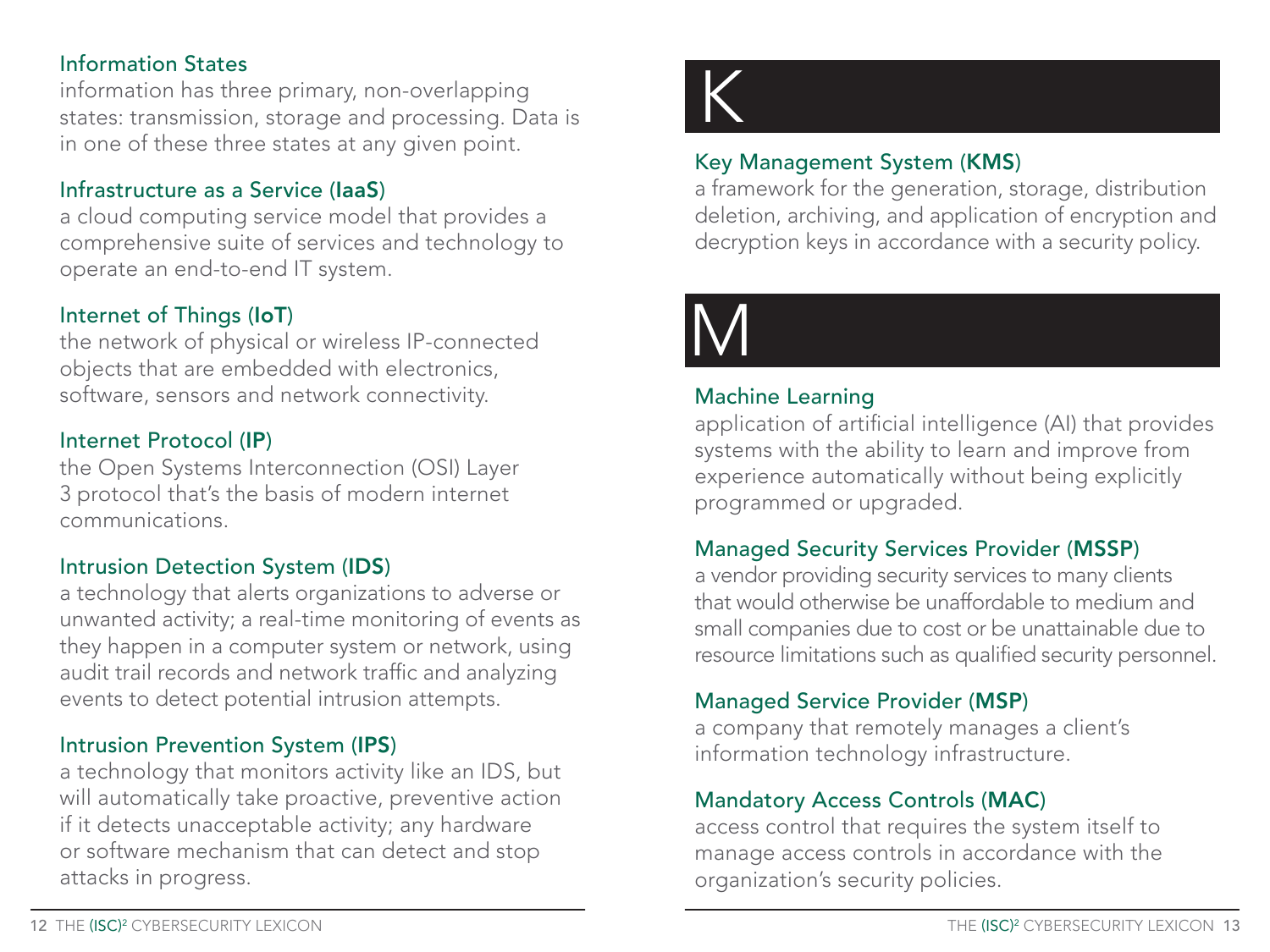#### Multi-Factor Authentication

an authentication method that requires two or more ways of establishing identity.

# N

#### Network

system of computers, and/or connected devices that are joined together so that they can communicate by exchanging information and sharing resources.

#### Network Access Control (NAC)

network computer technology that uses a set of protocols for authenticating to a network control device such as a switch, router or wireless access point, usually based on a unique address or a certificate.

# P

#### Penetration Test

an assessment of the effectiveness of established security defenses through mimicking the actions of a hostile human threat for finding exploitable vulnerabilities or other weaknesses and to attempt to exploit those vulnerabilities or weaknesses.

#### Perimeter-Based Security Model

technique of securing a network by controlling access to all entry and exit points of a defined networked environment.

#### Personal Health Information

any patient-related health information as defined by the Health Insurance Portability and Accountability Act of 1996.

#### Personally Identifiable Information (PII)

information that can be traced back to an individual user through their name, postal address or email address. Personal user preferences tracked by a website can also be considered personally identifiable when linked to other personally identifiable information.

#### Privacy Policy

the right of a human individual to control the distribution of information about themselves; it documents the rights and obligations of individuals and organizations with respect to the collection, use, retention and disclosure of personal information.

#### Privacy Impact Assessment (PIA)

decision tool used to identify and mitigate privacy risks. Notifies the public of 1) what PII is being collected, 2) why the PII is being collected, 3) how the PII will be retrieved, shared, accessed and stored.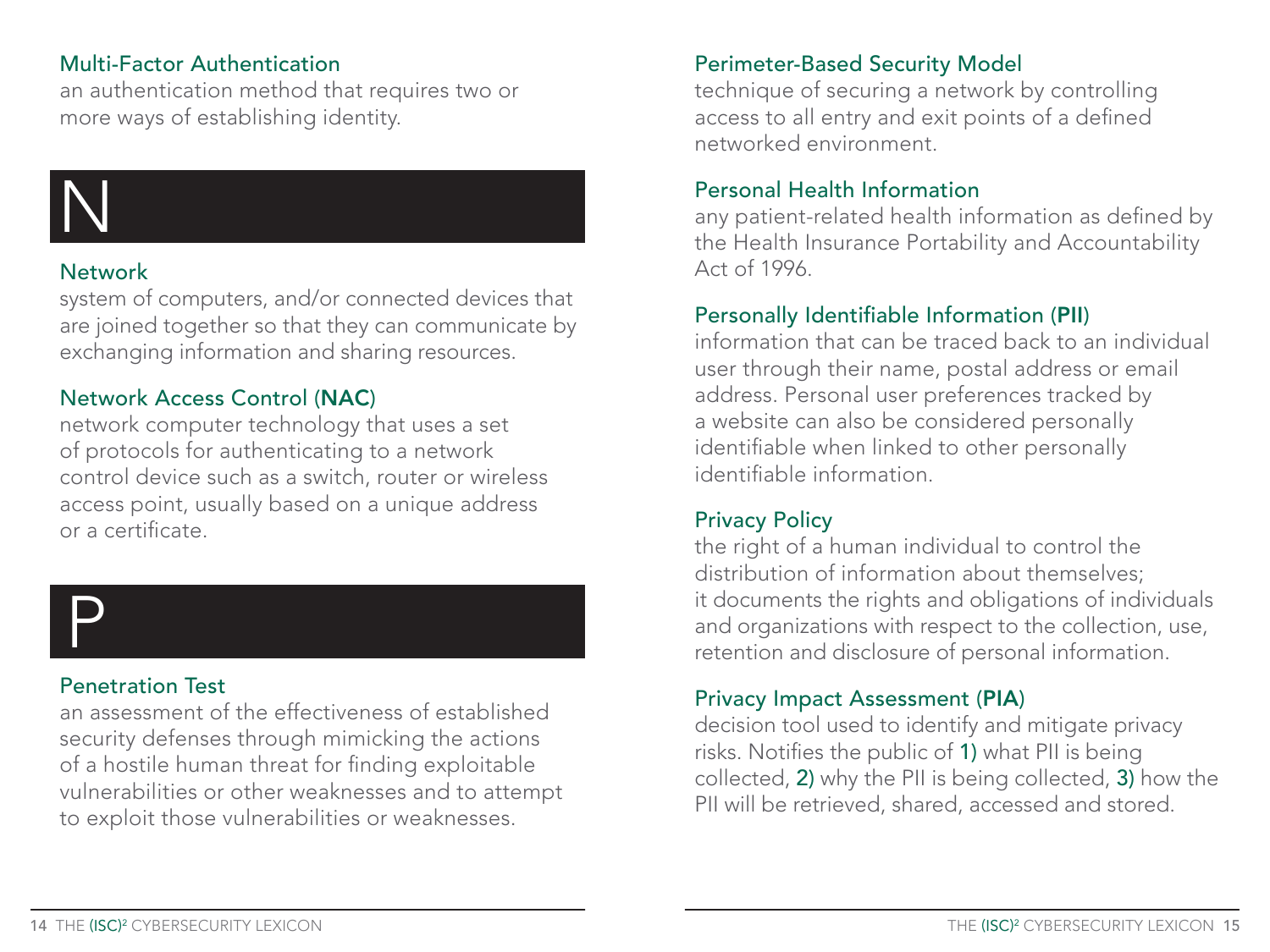

#### Red Team Testing

penetration testing done by security personnel to mimic an attack of an external, hostile, experienced human threat on an organization's infrastructure for locating and reporting on vulnerabilities.

#### Risk

the possibility of damage or harm, and the likelihood that damage or harm will be realized; a function of the likelihood of a given threat source exploiting a potential vulnerability, and the resulting impact of that adverse event on the organization.

#### Risk Assessment

assessing the threats, vulnerabilities and assets of information systems to determine the likelihood threats will exploit these vulnerabilities and weaknesses to cause adverse effects.

#### Risk Management

The process of designing, developing, sustaining and modifying operational processes and systems in consideration of applicable risks to asset confidentiality, integrity and availability. Applicable risks are those reasonably expected to be realized and to cause an unacceptable impact.

Role-Based Access Control (RBAC)<br>
an access control model that bases<br>
control authorizations on the roles ( an access control model that bases the access control authorizations on the roles (or functions) that the user is assigned to within an organization.



#### **Safeguard**

a process, procedure, technique or feature that mitigates the effects of a risk. Safeguards can be classified as technology, procedures/policies or human factors.

#### **Secrecy**

attempting to hide information or data.

#### Secure Coding

the practice of developing computer software in a way that guards against the accidental introduction of security vulnerabilities.

#### Software as a Service (SaaS)

a cloud computing service model that provides software applications.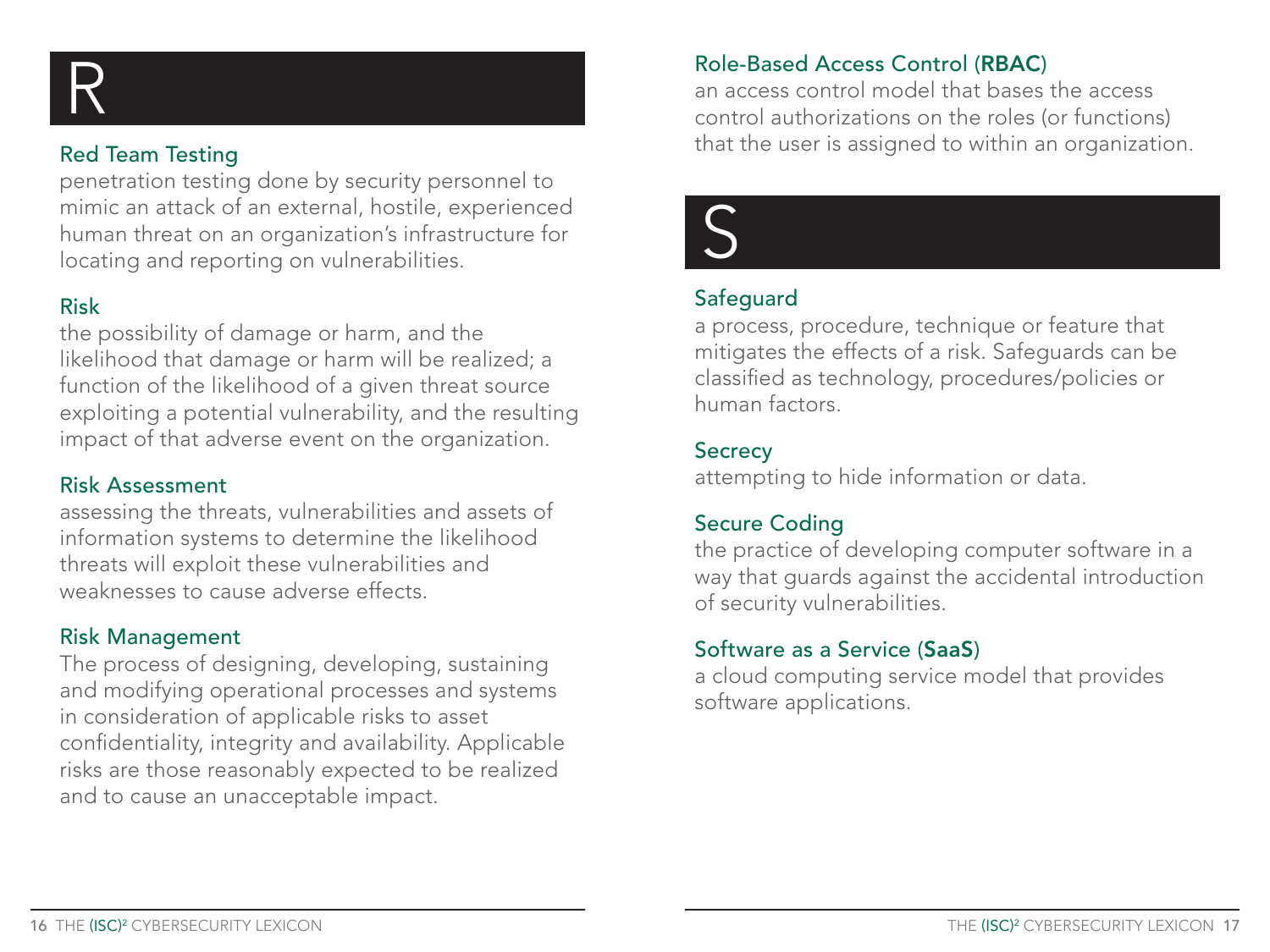

#### **Threat**

a person, event or circumstance with the potential to cause harm to an asset. Threats are either environmentally or human-based.

#### Threat Actor

human-based agent that can negatively impact a system's IT assets. The threat agent is evaluated on the agent, intent, target and mechanism used.



#### Virtual Desktop Infrastructure (VDI)

a desktop operating system running within a virtual machine (VM) on a physical host server.

#### Virtual Machine

an IT endpoint or server designed to perform in a software environment in exactly the same way as the dedicated hardware.

#### **Vulnerability**

a weakness or exposure in a technology, protocol or design of an information technology system such as hardware, firmware and software.

#### Vulnerability-Based Security Model

risk assessment methodology centered on the presence or absence of vulnerabilities irrespective of the threat or asset value. For example, banning specific items considered dangerous from commercial aircraft passengers because they could be used as weapons.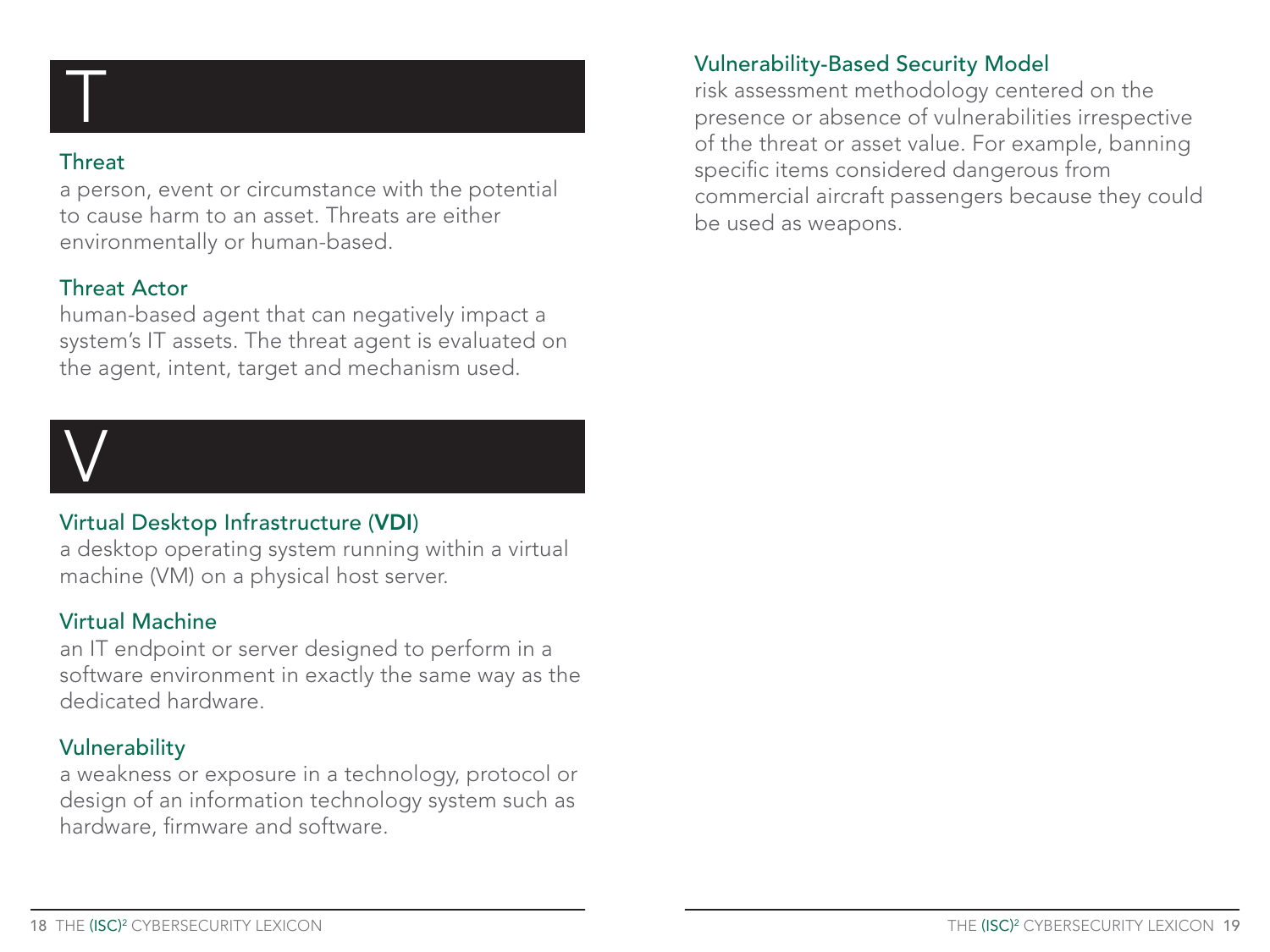## ABOUT (ISC)<sup>2</sup> NOTES

(ISC)2 is an international nonprofit membership association focused on inspiring a safe and secure cyber world. Best known for the acclaimed Certified Information Systems Security Professional (CISSP®) certification, (ISC)<sup>2</sup> offers a portfolio of credentials that are part of a holistic, programmatic approach to security. Our membership, over 130,000 strong, is made up of certified cyber, information, software and infrastructure security professionals who are making a difference and helping to advance the industry. Our vision is supported by our commitment to educate and reach the general public through our charitable foundation – The Center for Cyber Safety and Education™. For more information on (ISC)<sup>2</sup>, visit www.isc2.org.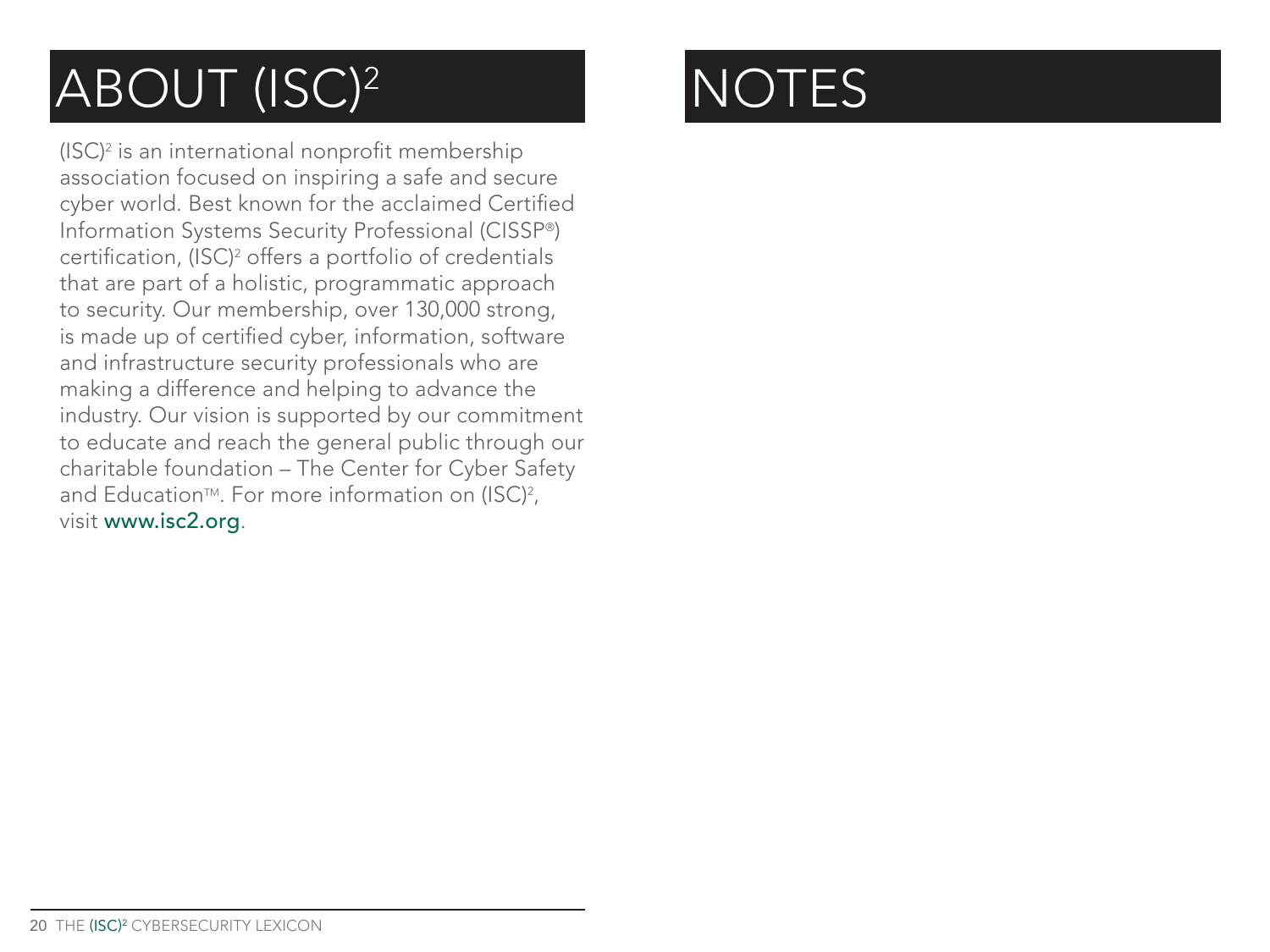